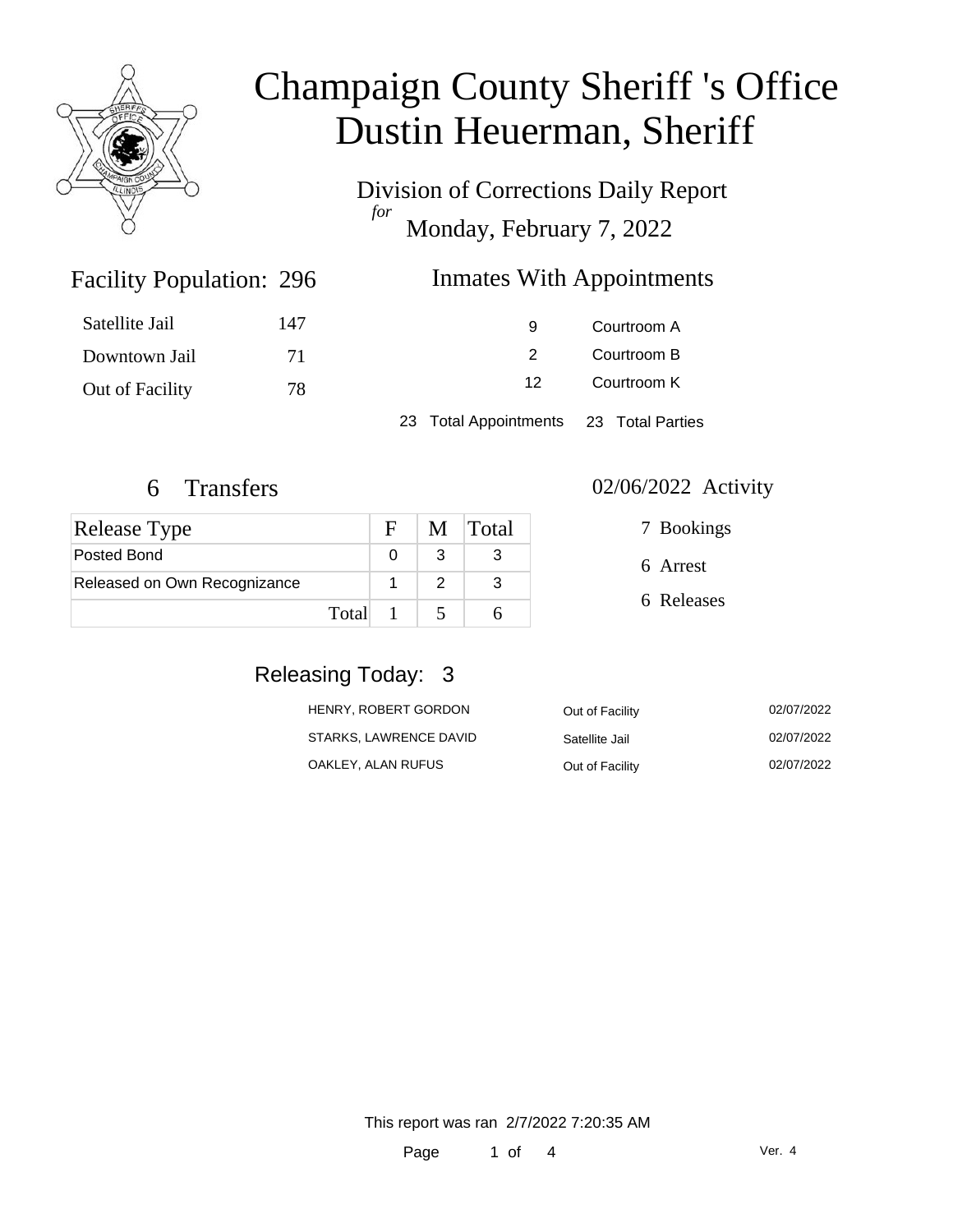

Division of Corrections Daily Report *for* Monday, February 7, 2022

| <b>Custody Status Count</b> |  |
|-----------------------------|--|
|-----------------------------|--|

- Direct Criminal Contempt 1
- Electronic Home Dentention 14
	- Felony Arraignment 9
	- Felony Pre-Sentence 7
		- Felony Pre-Trial 209
	- Felony Pre-Trial DUI 4
	- Felony Sentenced CCSO 5
	- Felony Sentenced IDOC 32
		- Hold Sentenced IDOC 1
	- Misdemeanor Arraignment 4
		- Misdemeanor Pre-Trial 4
			- Petition to Revoke 1
			- Remanded to DHS 4
		- Traffic Sentenced CCSO 1
			- Total 296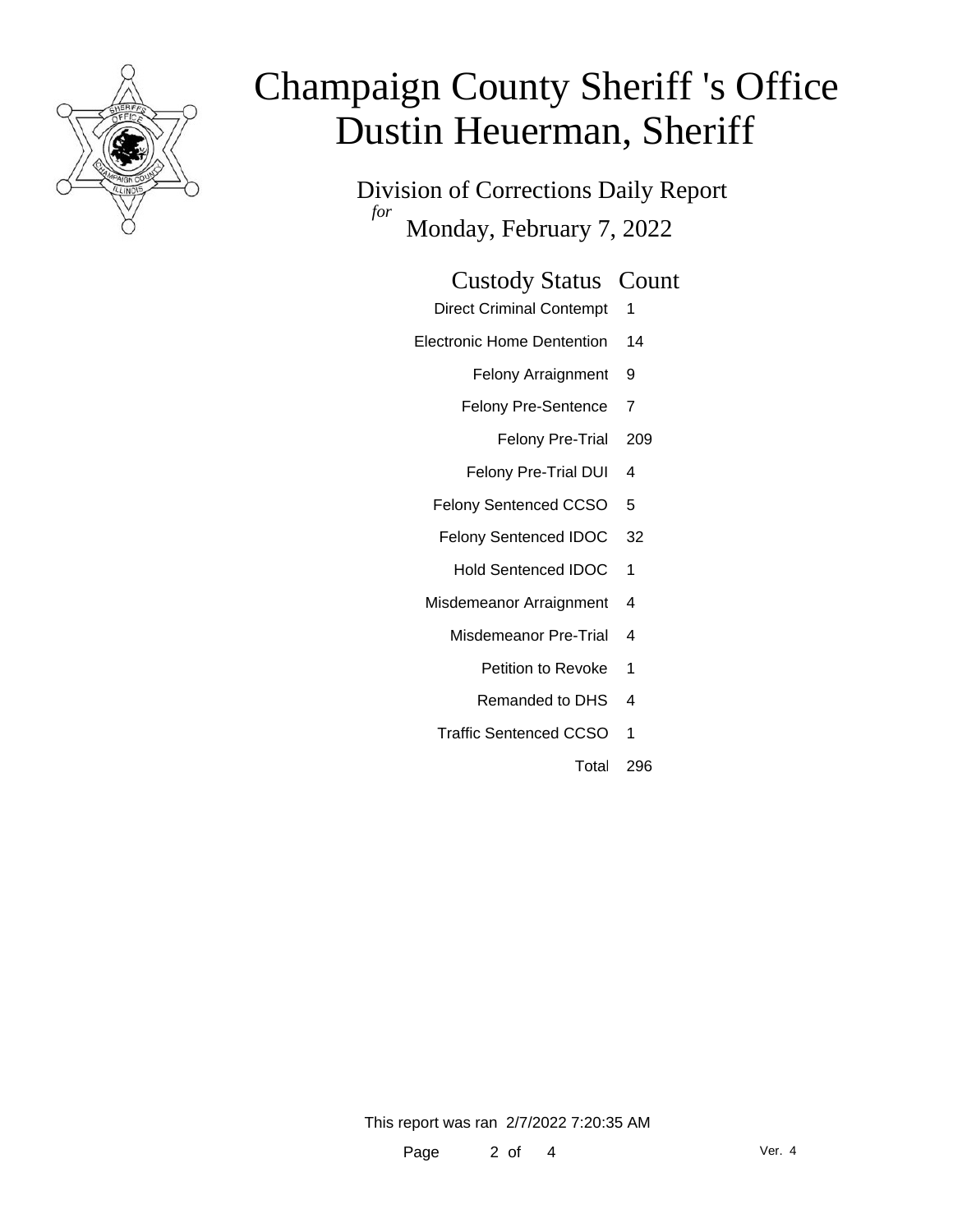

Division of Corrections Daily Report *for* Monday, February 7, 2022

### Inmates With Appointments

| Location    | Number of Records / Node |
|-------------|--------------------------|
| Courtroom A | 1 / Out of Facility      |
| Courtroom A | 1 / Downtown Jail        |
| Courtroom A | 1 / Out of Facility      |
| Courtroom K | 1 / Satellite Jail       |
| Courtroom K | 1 / Satellite Jail       |
| Courtroom A | 1 / Satellite Jail       |
| Courtroom B | 1 / Satellite Jail       |
| Courtroom K | 1 / Satellite Jail       |
| Courtroom K | 1 / Satellite Jail       |
| Courtroom A | 1 / Satellite Jail       |
| Courtroom K | 1 / Satellite Jail       |
| Courtroom K | 1 / Satellite Jail       |
| Courtroom A | 1 / Downtown Jail        |
| Courtroom B | 1 / Out of Facility      |
| Courtroom K | 1 / Satellite Jail       |
| Courtroom A | 1 / Out of Facility      |
| Courtroom K | 1 / Satellite Jail       |
| Courtroom A | 1 / Out of Facility      |
| Courtroom K | 1 / Satellite Jail       |
| Courtroom A | 1 / Satellite Jail       |
| Courtroom K | 1 / Satellite Jail       |
| Courtroom K | 1 / Satellite Jail       |
| Courtroom K | 1 / Satellite Jail       |
|             |                          |

#### **Transfers**

ADAN, ABDILATIF YUSSUF Posted Bond The Satellite Jail